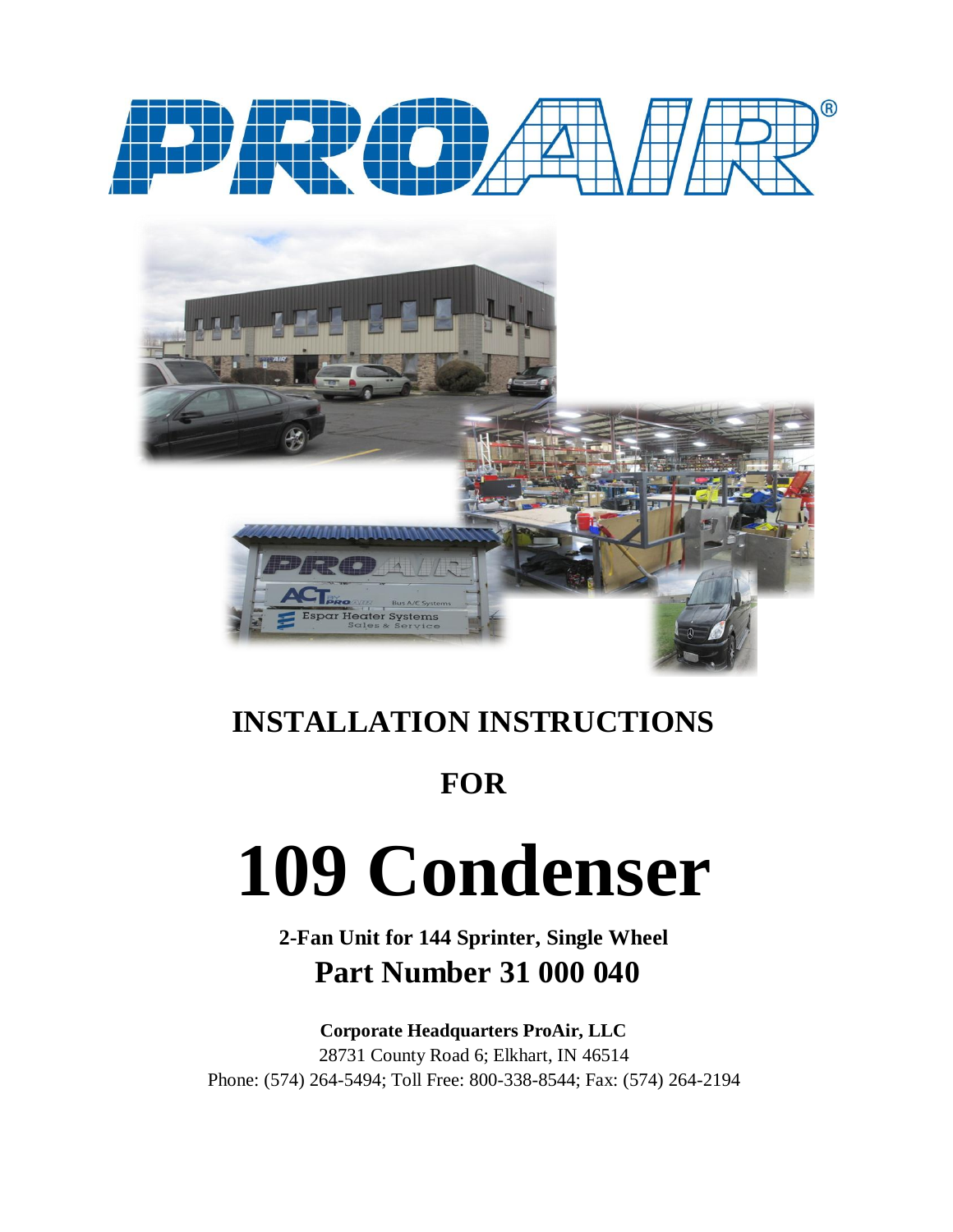## **PARTS LIST**

| Item# | Part#      | Qty | Description                                        |
|-------|------------|-----|----------------------------------------------------|
|       | 02 000 043 | 6   | Washer, 1/4 Flat Zinc                              |
| 2     | 02 000 218 | 8   | Washer, 7/16 SAE Flat Zinc                         |
| 3     | 02 000 279 | 4   | Nut, 7/16-14 Nylon Lock                            |
| 4     | 02 000 283 | 6   | Nut, 1/4-20 Nylon Lock                             |
| 5     | 02 000 342 | 4   | Bolt, 7/16-14x4 Grade 5 E-Coa                      |
| 6     | 06 000 707 | 1   | Bracket, Sprinter Condenser Mount Front SWB        |
| 7     | 06 000 719 | 1   | Bracket, Sprinter Condenser Mount Rear SWB         |
| 8     | 09 000 245 | 1   | Installation Instructions, 07SWB Sprinter Brackets |
| 9     | 31 000 040 | 1   | Frigiking Condenser 109                            |

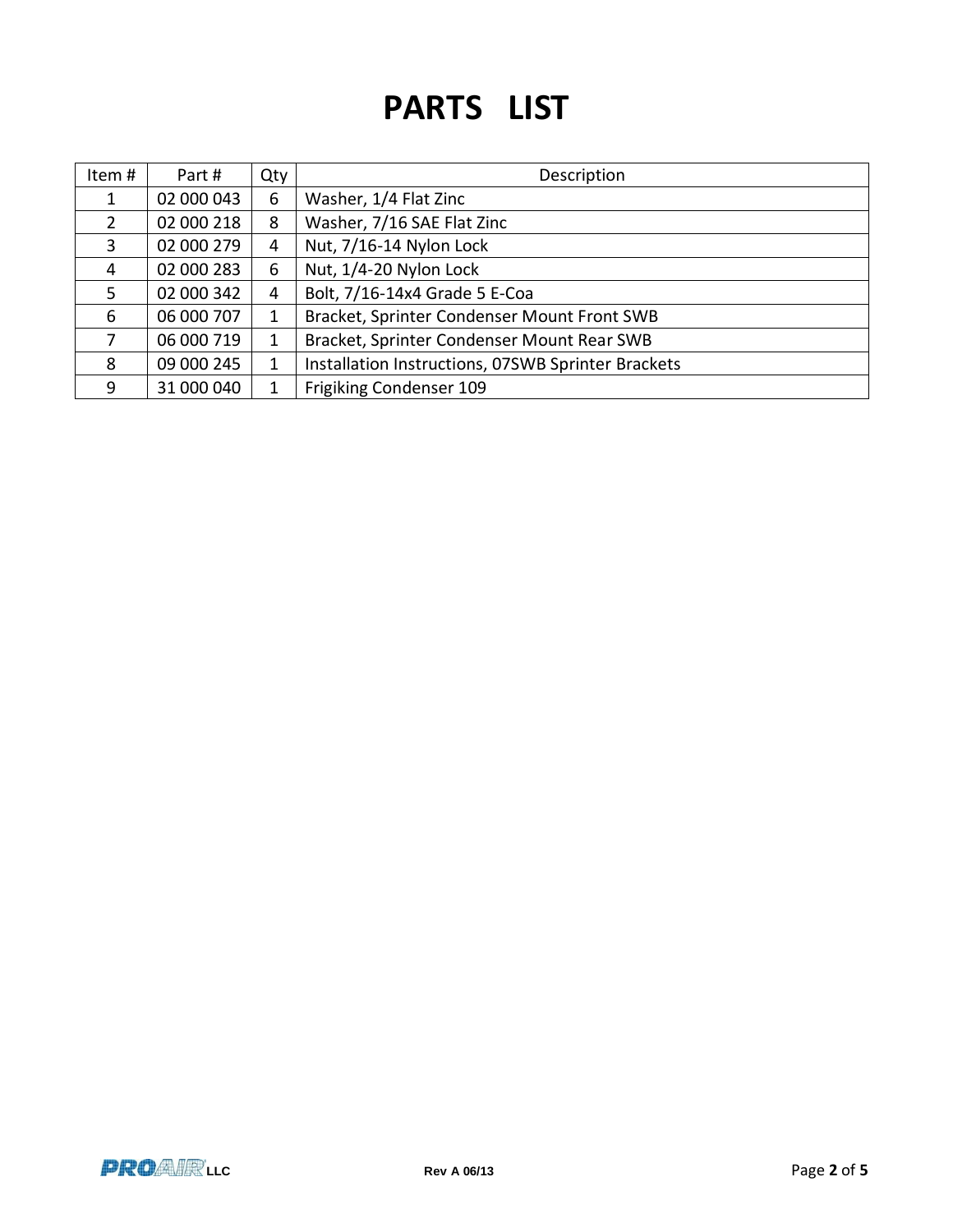1. Attach the brackets to the Condenser (31 000 040) (Figure 1). Bracket 06 000 707 is used on the end of the Condenser facing the front of the vehicle (gas port end) (Figure 3) while bracket 06 000 719 is on the rear side (Figure 4). Use washers 02 000 043 and nuts 02 000 283 to attach. Bolts are part of the bracket.









**LEC** Rev A 06/13 **Page 3** of 5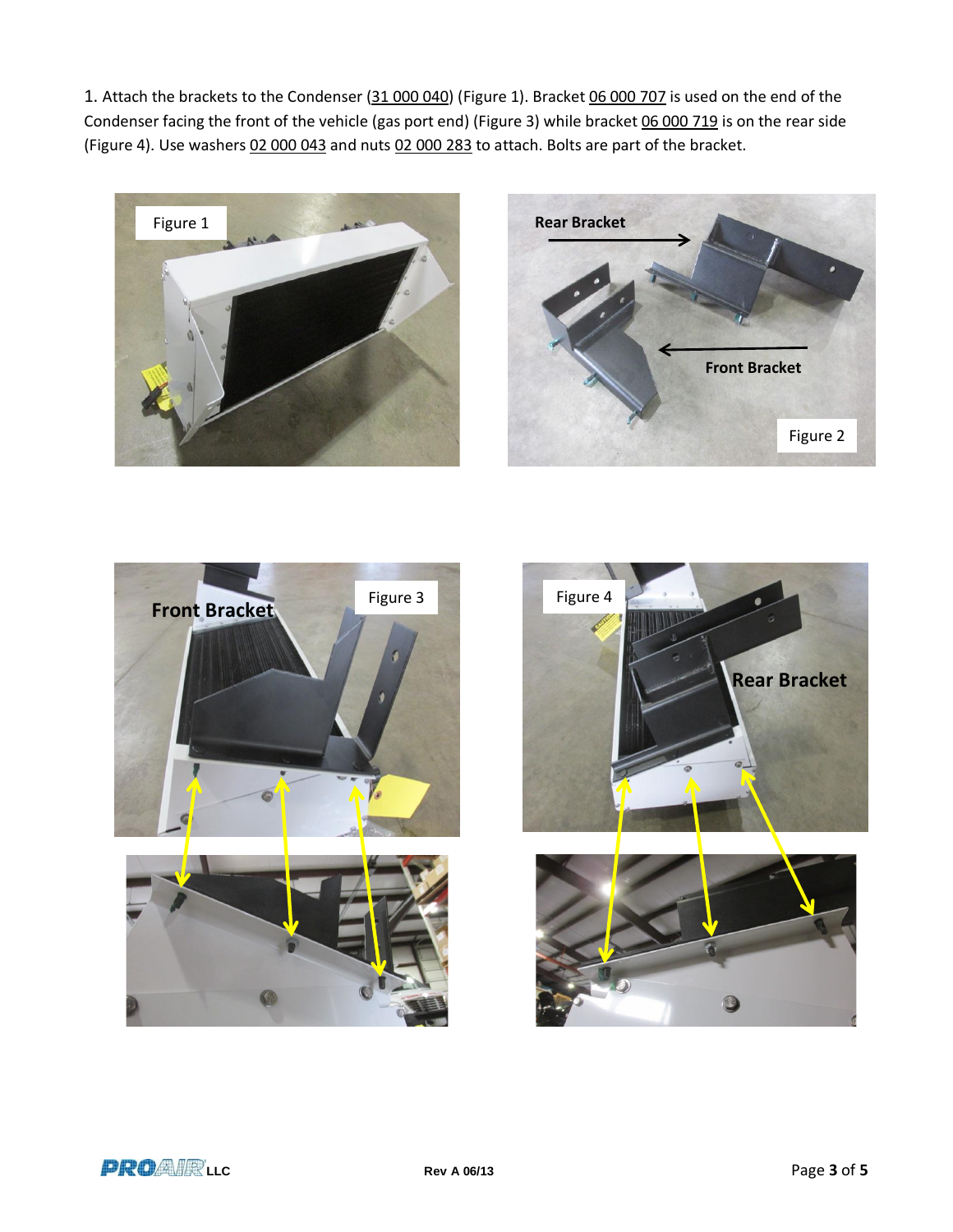2. Position the Condenser under the vehicle between two chassis cross members (Figure 6). Be careful not to place it near any OEM equipment such as brake lines. Hold the Condenser in place, mark holes and drill 1/2" holes. Figure 5 shows where the brackets attach. An alternate method is to mount the brackets first, then attach the Condenser to the brackets. Mounting the brackets to the chassis uses bolts 02 000 342, washers 02 000 218 (one on each side of the bracket), and nuts 02 000 279.